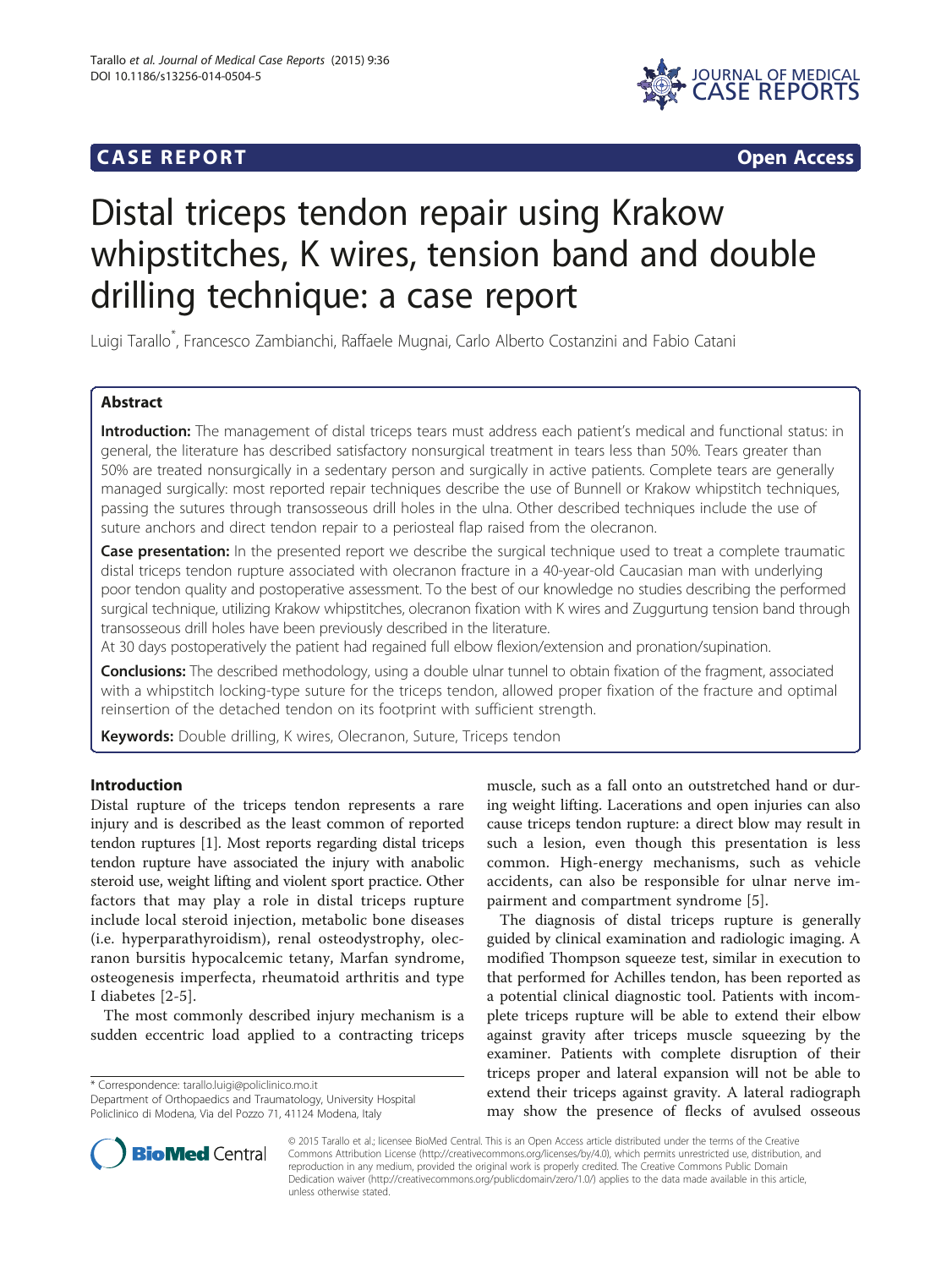material from the olecranon, which is almost pathognomonic of a triceps tendon rupture. A computed tomography scan can be helpful in excluding associated bony injuries. Magnetic resonance imaging (MRI) and ultrasounds are useful in cases in which it is hard to define whether the lesion is complete or partial.

Management of distal triceps tears must address each patient's medical and functional status: in general, the literature has described satisfactory nonsurgical treatment in tears less than 50% [[6\]](#page-3-0). Tears greater than 50% are treated nonsurgically in a sedentary person and surgically in active patients [[2\]](#page-3-0). Complete tears are generally managed surgically: most reported repair techniques describe the use of Bunnell or Krakow whipstitch techniques, passing the sutures through transosseous drill holes in the ulna, as reported by van Riet et al. [\[7](#page-3-0)], resulting in 21% rate of rerupture of the tendon. Other described techniques include the use of suture anchors and direct tendon repair to a periosteal flap raised from the olecranon [\[5](#page-3-0)]. Usual postoperative care includes immobilization in 30° to 45° of flexion for two weeks. One month postoperatively, active range of motion (ROM) is initiated and efforts are focused on full elbow motion regain. Weight lifting is discouraged for at least four to six months postoperatively. Results following primary repair of acute triceps injuries are very good. Most published reports do not provide quantitative or subjective outcome data based on the Disabilities of the Arm, Shoulder and Hand measure or Mayo Elbow Performance score Most studies offer a retrospective review of cases performed and state that the patients demonstrate good ROM and strength with return to previously performed levels of function.

In the presented report we describe the surgical technique used to treat a complete traumatic distal triceps tendon rupture associated with olecranon fracture in a 40-year-old man with underlying poor tendon quality and postoperative assessment. To the best of our knowledge, no reports describing the performed surgical technique, utilizing Krakow whipstitches, olecranon fixation with K wires and Zuggurtung tension band through transosseous drill holes have been previously described in the literature.

#### Case presentation

A 40-year-old Caucasian man presented at our emergency department after a high-energy car accident, complaining of pain to his right elbow and on the medial side of his right hand. A clinical examination revealed tenderness to palpation and swelling. He was unable to actively reach full extension of his forearm. Radiographic examination revealed complete avulsion of the proximal aspect of his olecranon (Figure 1) and displaced fracture of the base of his fifth metacarpal bone. Ultrasonography



examination was performed, which showed complete triceps tendon avulsion from the dislocated olecranon fragment. He underwent surgery for triceps tendon relocation, open reduction and fixation of the olecranon avulsion and fixation of his fifth metacarpal bone two days after the injury.

He lay in a supine position with his right arm in a flexed position. His upper extremity was draped free so that his elbow could be manipulated comfortably. A posterior surgical approach, which consisted of a Z incision over his elbow, was used so that wound healing was not hindered by postoperative ROM, as the tip of the olecranon becomes more prominent during elbow flexion. The exposure was made distal enough to visualize the entire insertion of the tendon over the ulnar surface. His ulnar nerve was identified and tied. The olecranon bony insertion site was excoriated to remove interposed soft tissues. An intraoperative examination revealed that his olecranon was displaced and divided into two fragments. A locking-type whipstitch according to Krakow technique was placed on the tendon with nonabsorbable sutures and four throws were placed on each side. Using fluoroscopy, the displaced olecranon fracture was reduced and fixated with two 1.6 K wires. The sutures were then passed through a transosseous drill hole 2cm distal to the tip of the fixated olecranon fragment (to avoid joint penetration) and subsequently tied over a bone bridge. His arm was held in approximately 35° to 40° of flexion for optimal tensioning and the sutures were tied. Another transosseous drill hole was performed in an oblique way 3cm distal to the first drill hole and using Zuggurtung tension bands, a metal wire was passed under the previously placed K wires on the olecranon. Tension was held on the sutures to reduce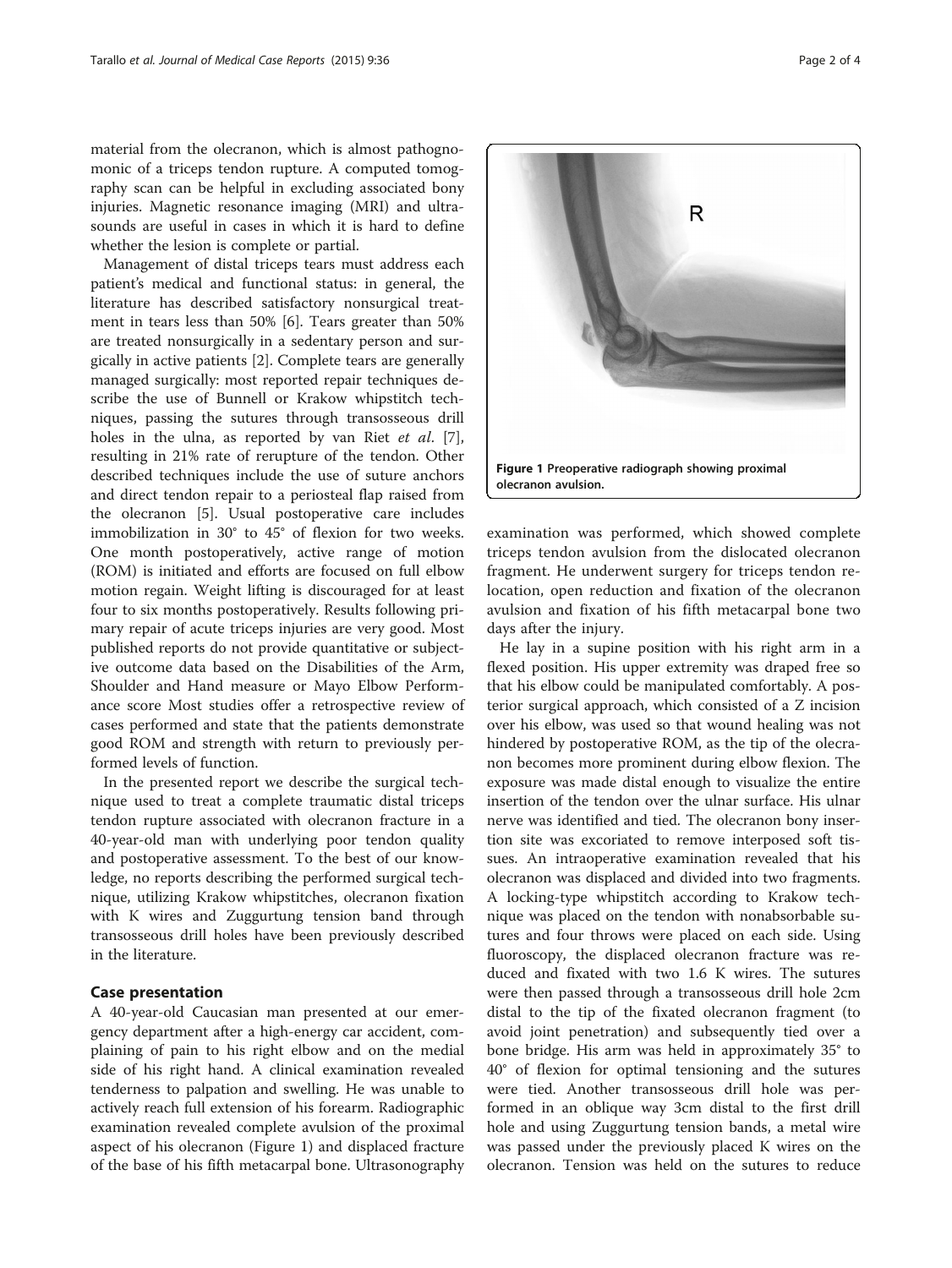the triceps tendon to its desired position on the footprint (Figure 2 and Figure 3).

Postoperative treatment did not include splinting; rather, a sling was used for his comfort. He was allowed to discontinue use of the sling when he felt comfortable. Active motion exercises, including pronation and supination, were begun immediately. He was left free to hang the arm against gravity as long as tolerated. No weight bearing was permitted for the first four weeks postoperatively. Strengthening was begun four weeks postoperatively. At 30 days postoperatively he had regained full elbow flexion/extension and pronation/supination.

## **Discussion**

Rupture of the triceps tendon is the least common of all tendon injuries [\[1](#page-3-0)], occurring after active muscle contraction in extension with a forced passive flexion. Factors such as the use of anabolic steroids and local injections of corticosteroids can increase risk of rupture following minor trauma [[2](#page-3-0)-[4\]](#page-3-0). High-energy traumas applied to the olecranon process can also determine bony avulsion of the tip of the ulnar process, resulting in distal triceps tendon detachment [\[5](#page-3-0)]. Clinical assess-



Figure 2 Intraoperative fixation of the olecranon fragment with K wires tension band and triceps tendon reinsertion with Krakow sutures.



Figure 3 Postoperative radiographs showing the double drilling in the proximal part of the ulna. Olecranon avulsion fixed with a Zuggurtung tension band technique.

ment is fundamental to diagnose the rupture. Imaging (plain radiographs, ultrasounds and MRI) is important in the diagnosis and preoperative assessment to detect the partial forms avoiding the change into chronic forms. Treatment depends on the extent of tendon rupture, preoperative level of activity performed by the patient and his or her age. Surgical repair remains controversial in partial tendon ruptures and often good results are obtained with conservative treatment: surgical repair has been the mainstay of treatment for most acute tendon ruptures in active patients [[8\]](#page-3-0). Several surgical techniques have been proposed for triceps tendon reinsertion, such as the use of anchors, tendon grafts flaps and locking sutures through the tendon edges passed through three drill holes in the olecranon. To the best of our knowledge, the reported surgical technique has not been described in the literature for avulsion of the proximal tip of the olecranon associated with triceps tendon rupture: the use of a double ulnar tunnel to obtain fixation of the olecranon fragment with Zuggurtung tension bands with K wires, associated with a whipstitch locking-type suture for the triceps tendon was demonstrated to be an effective technique to obtain proper fixation of the fracture and optimal reinsertion of the detached tendon on its footprint. The clinical result was satisfactory with full elbow ROM recovery at 30 days postoperatively.

## Conclusions

The authors recommend surgical tendon repair in young and active patients: the described surgical technique represents a possibility when avulsion of the tip of the olecranon is present.